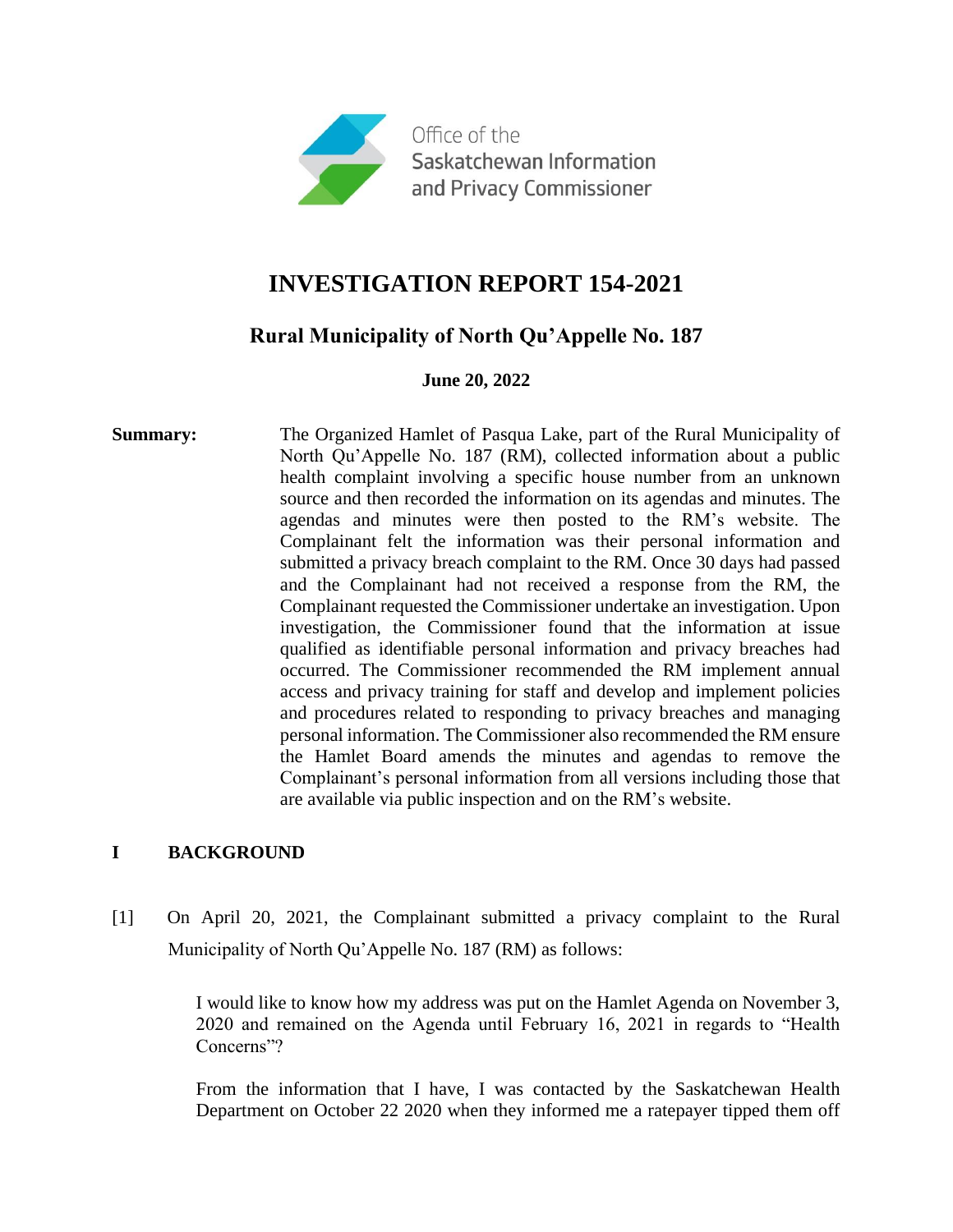and they had to contact the RM office to get my phone number. This phone call came in at the end of the day 4:30 – 5pm and they left me a message to call them back. The next morning October 23 2020 at 9 am I returned the call to the Saskatchewan Health Department and they deemed the situation was solved and all a mistake but they still had to call and verify.

My big concern is how did this end up on the Hamlet Agenda 12 days after the issue was resolved. I can only assume a leak from the RM office happened, or the chair himself called in the complaint.

My next concern is my address is spewed all over the internet RM website, under Hamlet minutes and agenda for years to come - relating to Health Concerns that never happened and remained on the agenda for 4 months. I believe this would be breech [sic] of personal information and a harassment from the Chair and Hamlet Board.

Again, I ask how and why was my address [sic] put on the Hamlet Agenda on November 3, 2020 and remained on the Agenda until February 16, 2021 in regards to "Health Concerns"?

- [2] On May 20, 2021, the Complainant contacted my office advising they had not received a response to their privacy breach complaint and requested my office conduct an investigation into the matter. The Complainant requested an investigation into how and why their address was put on the Organized Hamlet of Pasqua Lake (the Hamlet) agenda on November 3, 2020, and remained on the agenda until February 16, 2021.
- [3] On May 25, 2021, my office contacted the RM to advise it that we had received a complaint, and inquired if the RM was looking into the matter and when the Complainant should expect a response.
- [4] On June 2, 2021, the RM advised my office that it could not commit to a timeline to respond to the Complainant's privacy breach complaint.
- [5] As a timeline to respond could not be established, my office contacted the Complainant to advise my office would proceed with an investigation.
- [6] On June 3, 2021, my office notified the Complainant and the RM that we would be investigating the matter pursuant to section 32 of *The Local Authority Freedom of Information and Protection of Privacy Act* (LA FOIP).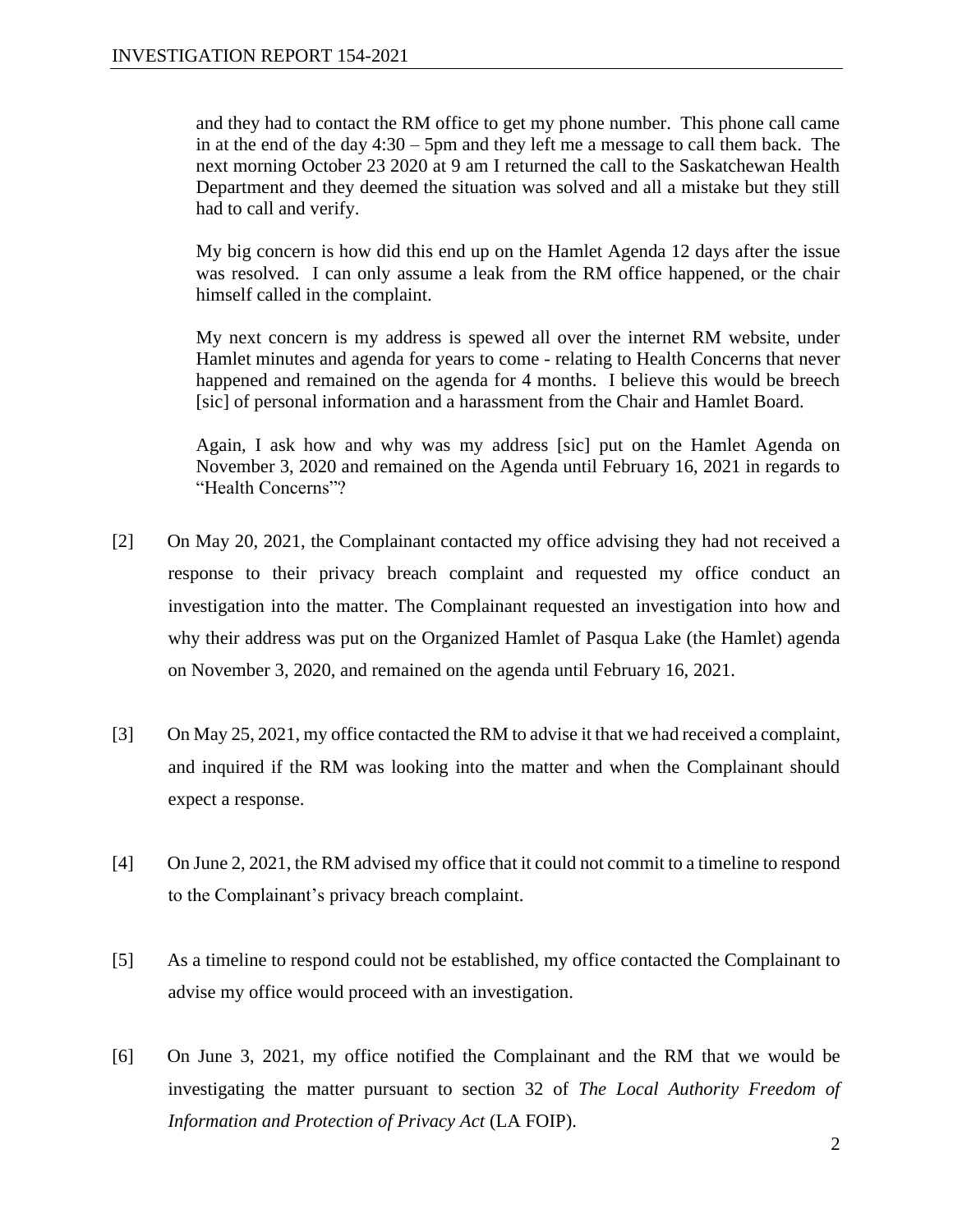- [7] On July 5, 2021, the RM emailed my office seeking clarification on the complaint as it could not identify a November 3, 2020 Hamlet agenda. The Administrator sought clarification that would allow them to proceed with the investigation.
- [8] On July 13, 2021, my office followed up with the Complainant to request copies of the agendas described in their complaint and any other relevant documentation related to events described.
- [9] On July 14, 2021, the Complainant responded providing screen shots of some agendas and minutes, including an agenda dated November 30, 2020, not November 3, 2020 as had previously been referred to.
- [10] On July 15, 2021, my office followed up with the RM clarifying that the Complainant's concerns were regarding information recorded on their website in the "Agenda and Meeting Minutes for November 30, 2020, January 19, 2021, and February 16, 2021 related to "Public Health Concerns at #[number]".
- [11] On July 26, 2021, the RM provided my office with its submission regarding this complaint.

#### **II DISCUSSION OF THE ISSUES**

#### **1. Do I have jurisdiction?**

[12] As noted above, the Organized Hamlet of Pasqua Lake included information in its agendas and minutes that the Complainant believed qualified as their personal information that were posted on the RM's website. As I found in my office's [Investigation Report 166-2021,](https://oipc.sk.ca/assets/la-foip-investigation_166-2021.pdf) the Hamlet is an Organized Hamlet within the RM. The RM of North Qu'Appelle is a municipality, and therefore is a local authority pursuant to section 2(f)(i) of LA FOIP. Therefore, I have jurisdiction to investigate this matter.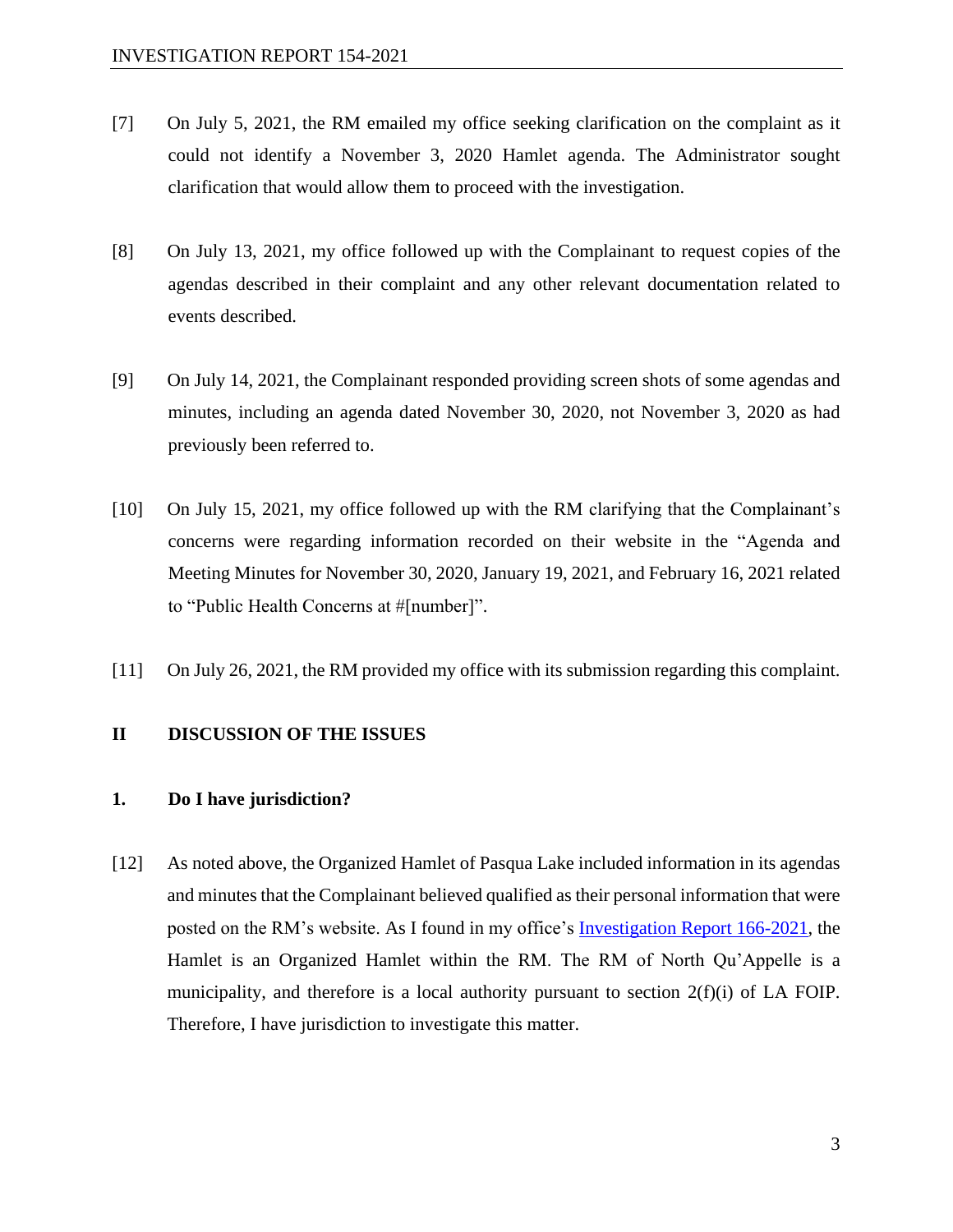[13] The RM, as the body that qualifies as a local authority, is responsible to ensure all RM staff, members of the RM council and members of its Organized Hamlet boards are compliant with LA FOIP.

#### **2. Is personal information involved and is LA FOIP engaged?**

[14] In order for LA FOIP to be engaged in a privacy breach investigation, there must be personal information involved, as defined by section 23(1) of LA FOIP. The RM has taken the position that the information at issue does not qualify as personal information and as such, no privacy breach has occurred. In its submission to my office, the RM asserted:

> Upon review of the definitions in section 23 of LA FOIP, and review of the resources, '*Privacy Breach Guidelines for Government Institutions and Local Authorities*' and the '*Privacy Breach Investigation Questionnaire*', the RM of North Qu'Appelle No. 187 is taking the position that a privacy breach for this instance did not occur…

> The Complainant alleges that "'[their] address' was put on the hamlet agenda on November 3, 2020." ...

> The email from [the Complainant] then references that [their] address remained on the Hamlet Agenda until February 16, 2021.

> The included November 30, 2020 Organized Hamlet Board Agenda and Minutes reference several numbers in several items of business, as the Board did not have any other way to note/reference the area of the Organized Hamlet that the Board is discussing as business items. At no point are names or identifiable references made in the Minutes, pursuant to the definitions in LA FOIP s. 23.

…

On April 26, 2021, the RM of North Qu'Appelle No. 187 did not consider this a breach of privacy as there is no identifiable information on the Agendas or Minutes pursuant to the definitions of LA FOIP section 23. As such, the RM treated this as a ratepayer complaint, and continued harassment from this individual complainant. Upon review of the file, the RM maintains that no privacy breach occurred.

[15] I will first need to consider if the information at issue qualifies as personal information. The information recorded on the agendas and minutes identify the Complainant's property by their house number and references a public health complaint related to the septic tank on the Complainant's property, but the Complainant is not named.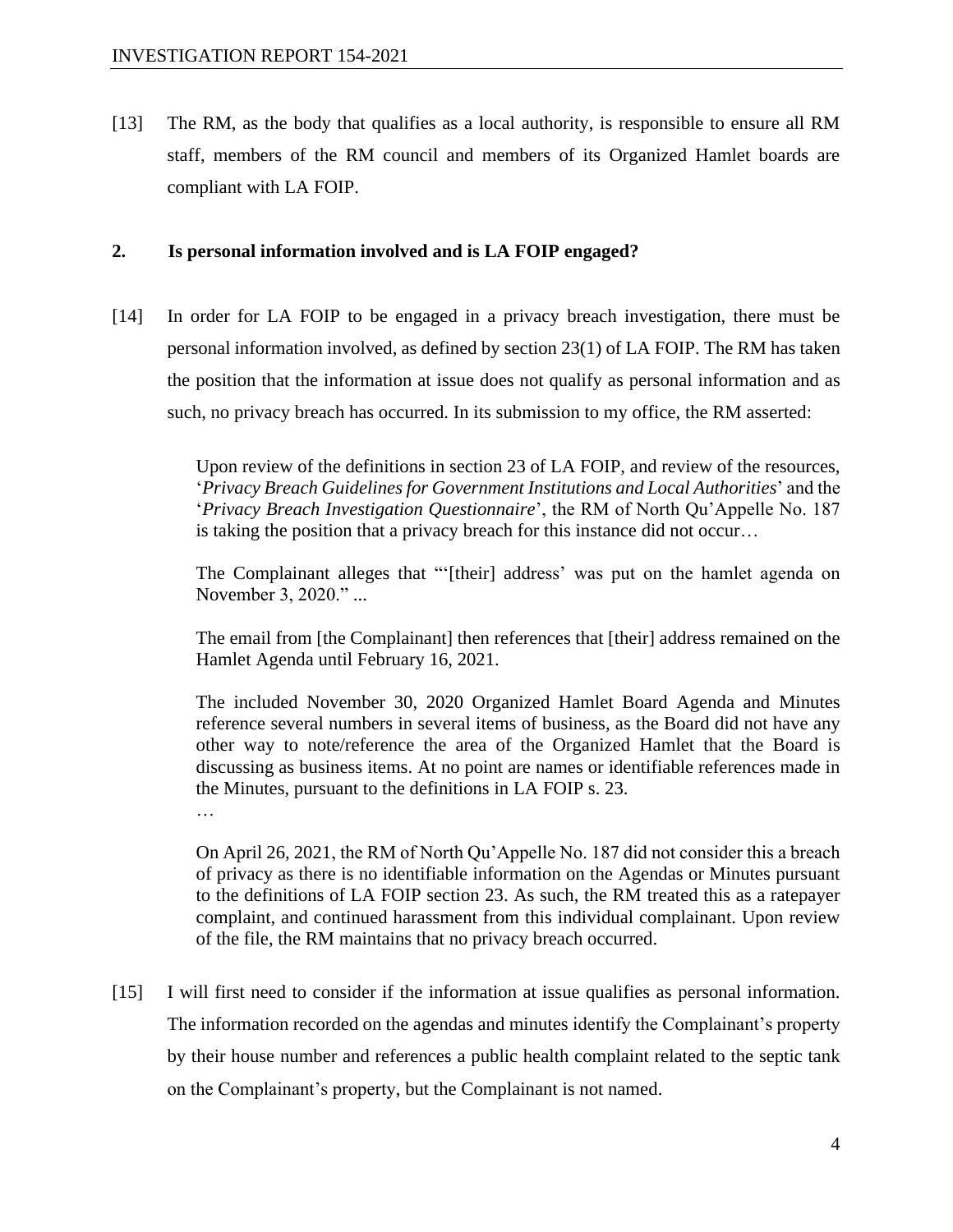- [16] Subsection 23(1) of LA FOIP provides a list of examples of what would qualify as personal information. However, this list is not meant to be exhaustive. There can be other types of information that would qualify as personal information that are not listed. Part of that consideration involves assessing if the information has both of the following:
	- 1. Is there an identifiable individual?
	- 2. Is the information personal in nature?

#### *1***.** *Is there an identifiable individual?*

- [17] The number recorded on the agendas and minutes related to the Complainant's property is the house number associated to their address. It does not contain the street name; however, based on a discussion with the RM, it is my understanding there would not be another property in the Organized Hamlet with the same house number.
- [18] An Ontario Information and Privacy Commissioner [Order MO 3685 Appeal MA16-620](https://decisions.ipc.on.ca/ipc-cipvp/orders/en/363006/1/document.do) discussed how releasing the address of an individual could identify an individual:

[18] In Order PO-3547, Senior Adjudicator Frank DeVries found that addresses relating to properties where alleged illegal marijuana grow operations were located by the Ontario Provincial Police (OPP) constitute personal information of identifiable individuals. He stated:

In Orders MO-2019 and PO-2265, this office determined that in certain circumstances, a "reasonable expectation of identification" arises when addresses are disclosed, because an address may be linked, using various methods or tools such as reverse directories or municipal property assessment rolls, with an owner, resident, tenant, or other identifiable individual. As in order MO-2019, the records at issue in this appeal would reveal an identifiable individual's involvement with an alleged criminal activity, whether as an accused or as an unfortunate but "innocent owner" of the property in question.

…

[20] Although the record before me does not include any names of individuals who are associated with the listed addresses, I accept that there are various methods to link an address with an owner, tenant or resident. As a result, I accept that disclosure of the addresses as they appear in the record at issue could reasonably be expected to result in an individual being identified. Therefore, I find that the property addresses amount to the personal information of identifiable individuals as contemplated by the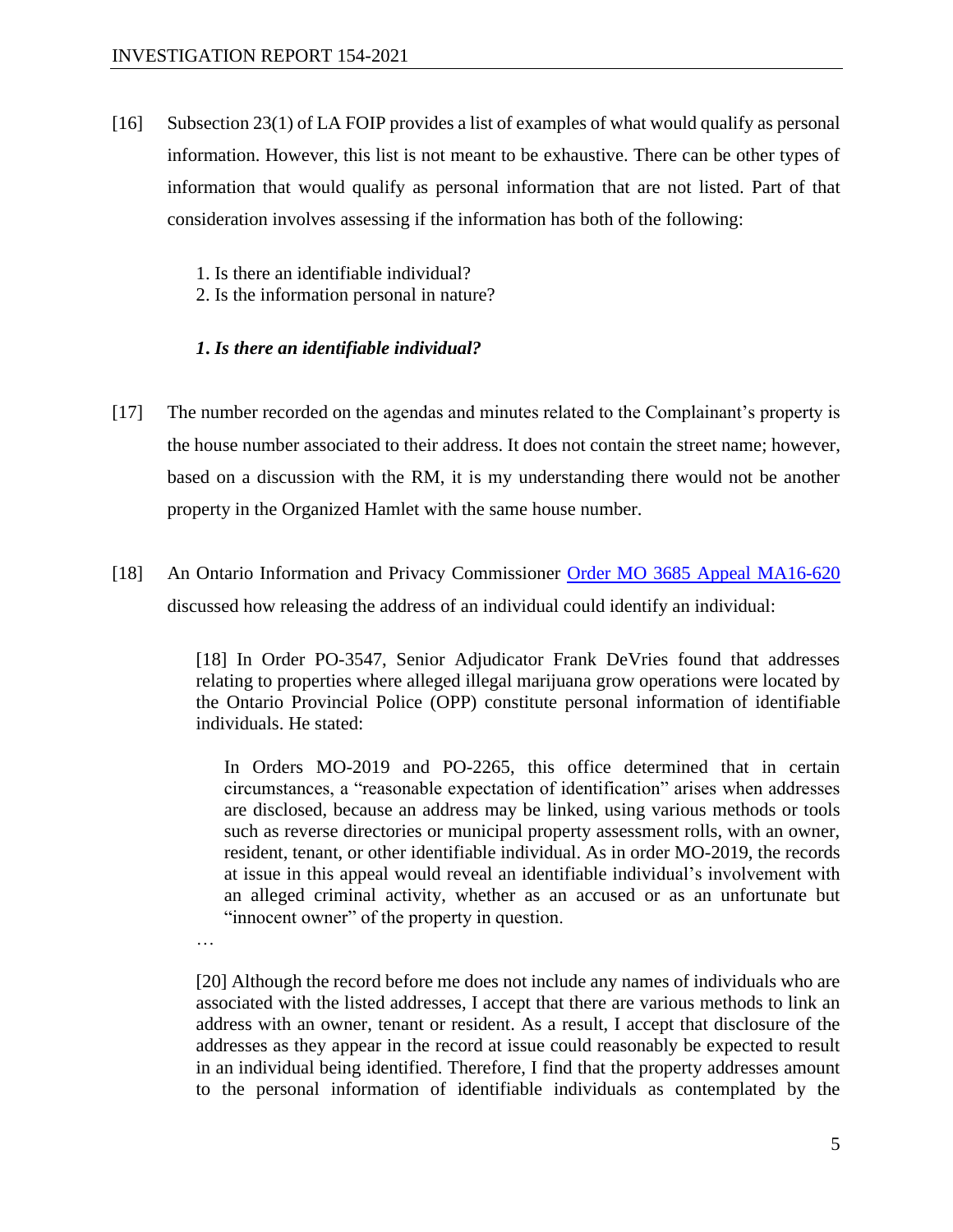introductory wording of the definition of personal information in section 2(1) and paragraph (d)…

[19] The release of the Complainant's house number could allow for the identification of the individual. As such, there is an identifiable individual.

#### *2. Is the information personal in nature?*

- [20] As knowing the house number could allow for the identification of the Complainant, I need to consider if that along with details pertaining to the complaint relating to the septic tank is personal in nature.
- [21] In making this determination, I considered the following excerpts from *Edmonton (City) v. Alberta (Information and Privacy Commissioner)*, 2015 ABQB 246:

[29] At para 44 of the Order, the Adjudicator quoted the Director of Adjudication in Order P2012-01:

It is not inconsistent with [Leon's] to say that in a case where the location of a property is associated with an individual in such a manner that it indicates where they reside, for example, where it is given or designated as a person's home address, the information does not merely "relate to an object or property", it relates to the individual, and it is information "about" that individual. The information is not about the person "just because" they may own the property, it is their personal information because it indicates where they live.

...

[65] The Adjudicator elaborated on the role of context in determining whether information about property can also be information about an individual. She quoted from Order P2007-004 (at para 41): "information as to the nature or state of property owned or occupied by someone is their personal information if it reflects something of a personal nature about them such as their taste, personal style, personal intentions, or compliance with legal requirements." She also quoted from Order F2012-14 (at para 42): "The distinction between what is and is not personal information is demonstrated in Ontario Order PO-2900 … the fact that an individual – who can be identifiable by virtue of information about property – drilled a well is his or her personal information, but information about the well itself is not his or her personal information."

[66] The Adjudicator interpreted Leon's Furniture correctly. No error lies there. The next issue is whether the Adjudicator applied the definition of "personal information" reasonably in the circumstances before her.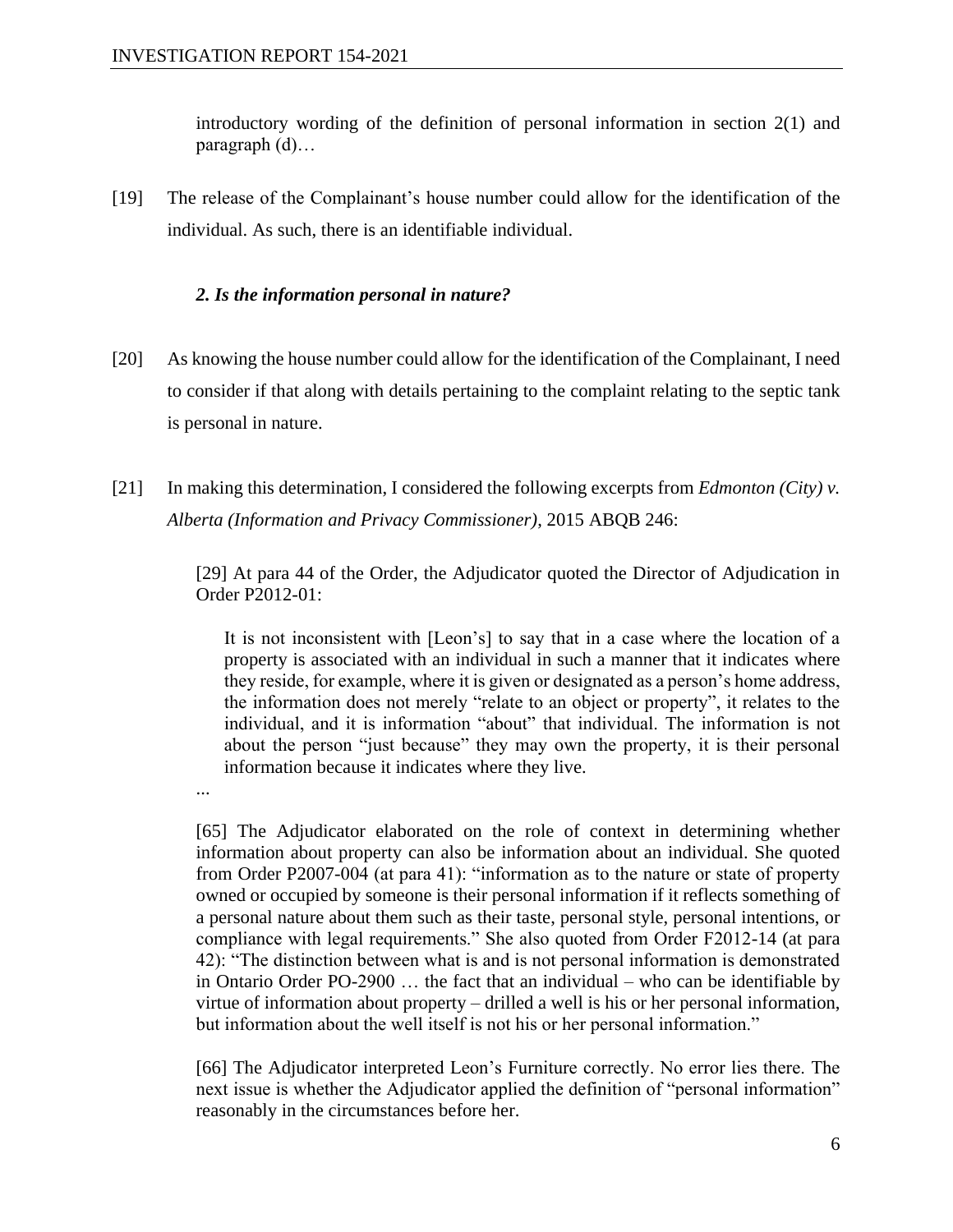…

[79] The interpretation of "personal information" that includes bylaw complaints about an individual, such as the Applicant, is consistent with the broad approach to interpreting privacy legislation mandated by the Supreme Court and other authorities. Since the information directly bears on an individual's preservation of her interests in property as against the coercive powers of the City, the propriety of a broad approach to the interpretation of "personal information" is further supported.

- [22] In this case, there was a public health complaint alleging that the Complainant's septic tank on their property was deficient. This information, while related to the Complainant's property, is not solely related to the property. The information would also be about the Complainant as it would be related to their compliance with public health and RM bylaws. As such, I find that this would qualify as being personal in nature.
- [23] Therefore, I find that information about the Complainant's house number and the public health complaint qualifies as the Complainant's personal information pursuant to section 23(1) of LA FOIP.
- [24] In conclusion, I find that personal information is involved and that LA FOIP is engaged.

#### **3. Did a privacy breach occur?**

- [25] Part IV of LA FOIP outlines the circumstances in which local authorities are authorized to collect, use and/or disclose personal information. A privacy breach occurs when personal information is collected, used and/or disclosed without authority under LA FOIP.
- [26] In this case, it appears the Hamlet collected the Complainant's personal information about the public health complaint and they put it in its agenda and minutes. It then disclosed it publicly when the agendas and minutes were posted on the RM's website. It appears the Hamlet has its own webpage on the RM website where its agendas and minutes and other information related to the Hamlet are posted.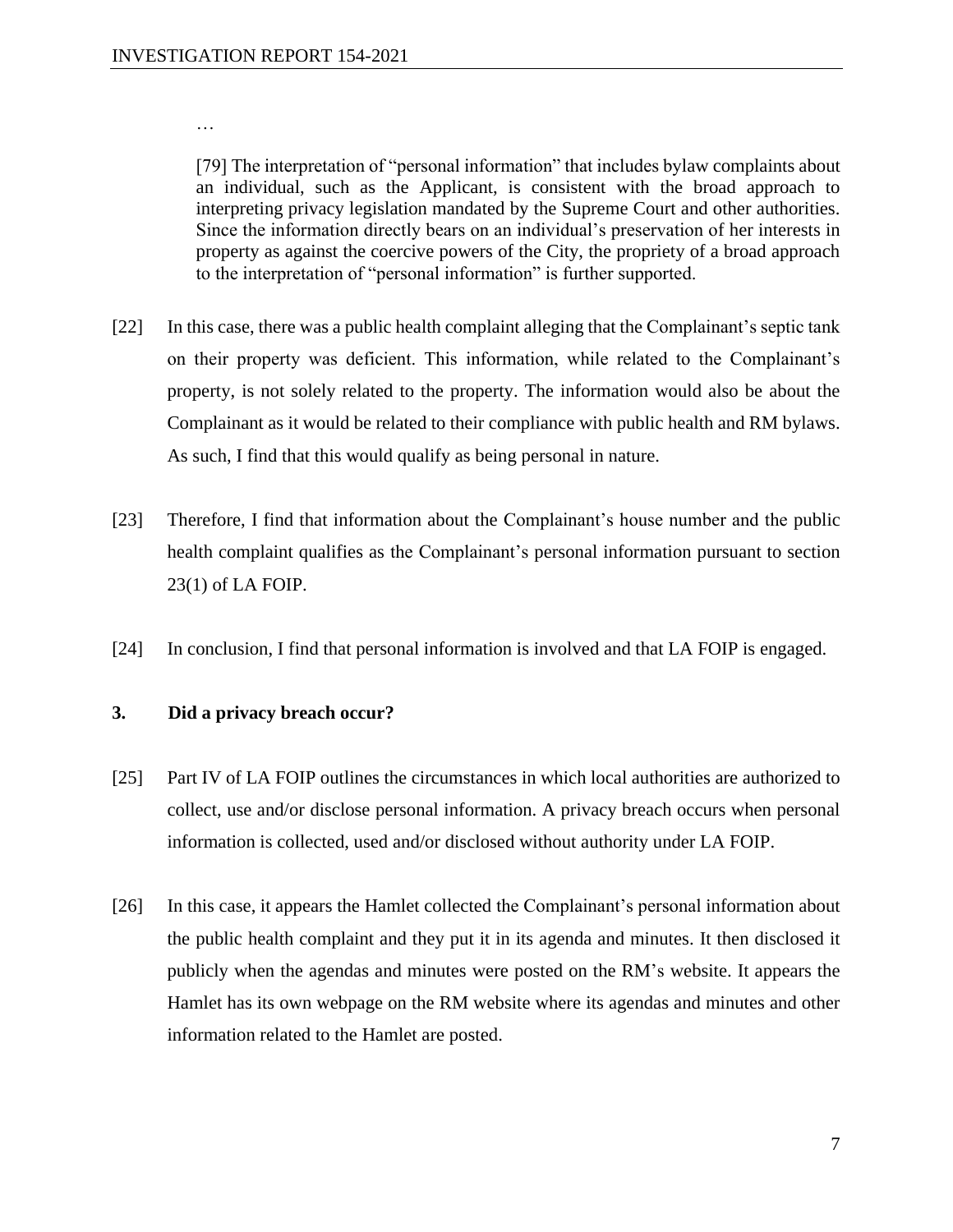[27] My office's [Investigation Report 234-2020](https://oipc.sk.ca/assets/la-foip-investigation_234-2020.pdf) defines the terms collection and disclosure as follows:

> [22] …To "collect" means to gather, obtain access to, acquire, receive or obtain personal information from any source by any means (Investigation Report F-2014-002 at paragraphs [29] to [30])… To "disclose" means to share personal information with a separate entity, not a division or branch of the local authority in possession or control of that record/information (Investigation Report F-2014-002 at paragraph [53]).

- [28] It is my understanding that the public health complaint relating to the septic tank on the Complainant's property was provided to the RM and based on those discussions with public health, it was determined that the RM would be responsible for following up on bylaw enforcement related to the complaint. It appears that the discussion of the public health complaint was dealt with between the RM and public health. As such, the focus of this investigation is on the collection and disclosure of the personal information by the Hamlet Board. My office asked the RM what role the Hamlet Board had in managing this public health complaint.
- [29] The RM responded advising as follows:

The RM cannot answer or speak to how the information came to be on the Organized Hamlet Board's agenda, as it was never discussed publicly or brought to Council, as it would be a breach of confidentiality under both Council Code of Ethics Bylaw and the Employee Code of Conduct policy. The RM Staff nor Council has any authority over the Organized Hamlet Board; their meetings and items of business are theirs to determine. As the Organized Hamlet Board has always done when discussing a property, they have historically referred to a property by civic house number as that is the information Board Members have access to.

The area of the Organized Hamlet of Pasqua lake is a small area, and neighbours talk amongst themselves, and ask their Board members questions directly. If the Board felt this issue was something they needed to address or seek direction on, they would presumably do it through their meetings and in a public, open and transparent manner.

[30] Section 24 of LA FOIP sets out the rules for the collection of personal information by a local authority: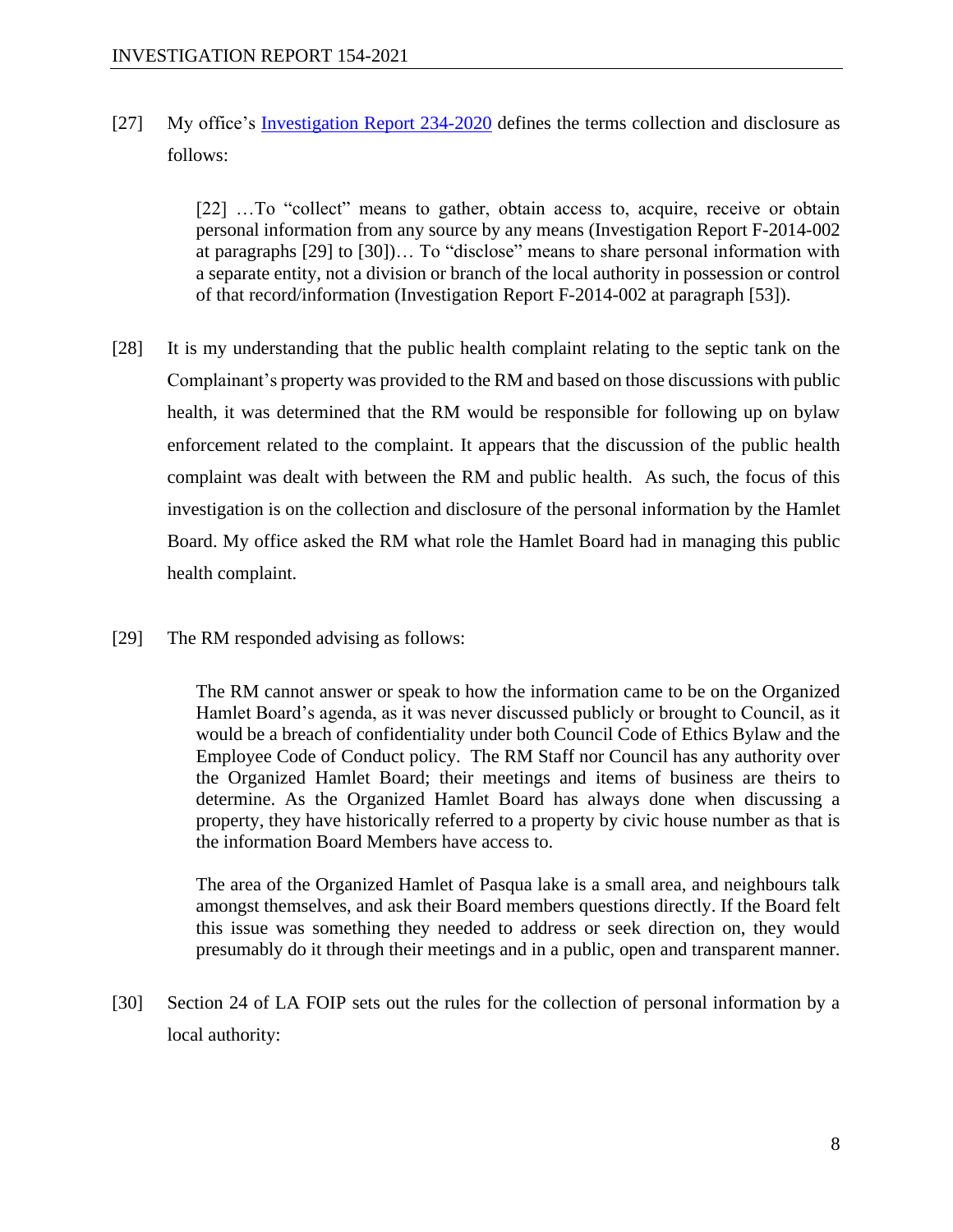**24** No local authority shall collect personal information unless the information is collected for a purpose that relates to an existing or proposed program or activity of the local authority.

- [31] The RM has taken the position that it did not provide the personal information to the Hamlet Board.
- [32] It is also the RM's position that the Hamlet Board, while part of the RM, would have collected this information from another source and not from the RM. My office reviewed the meeting minutes of the Hamlet Board for November 2020 and they do not indicate where the Hamlet Board initially obtained information related to the public health complaint. The January 2021 minutes indicate that no further updates had been provided and the February 2021 minutes claim that the RM sent an email advising that the complaint had been resolved.
- [33] My office followed up with the Complainant to determine if they had discussed details of the public health complaint with the Hamlet Board. The Complainant responded indicating that they only discussed the public health complaint directly with public health.
- [34] Based on the information provided it is unclear how the Hamlet Board was able to collect details of the public health complaint at the Complainant's address or for what purpose it had for its collection of this information. The RM has not provided my office with any information to support that the collection by the Hamlet Board was for the purposes of an existing or proposed program or activity of the RM, as required by section 24 of LA FOIP.
- [35] I find that the RM has not demonstrated that there was authority for the Hamlet Board to collect the Complainant's personal information.
- [36] The agendas and minutes posted on the RM's website disclose the house number and references the public health complaint on the RM website. These agendas and minutes would also be available for public inspection, as required by section 117(1) of *The Municipalities Act*. While section 28(2) of LA FOIP outlines instances in which a local authority may disclose personal information without consent, the RM has not provided my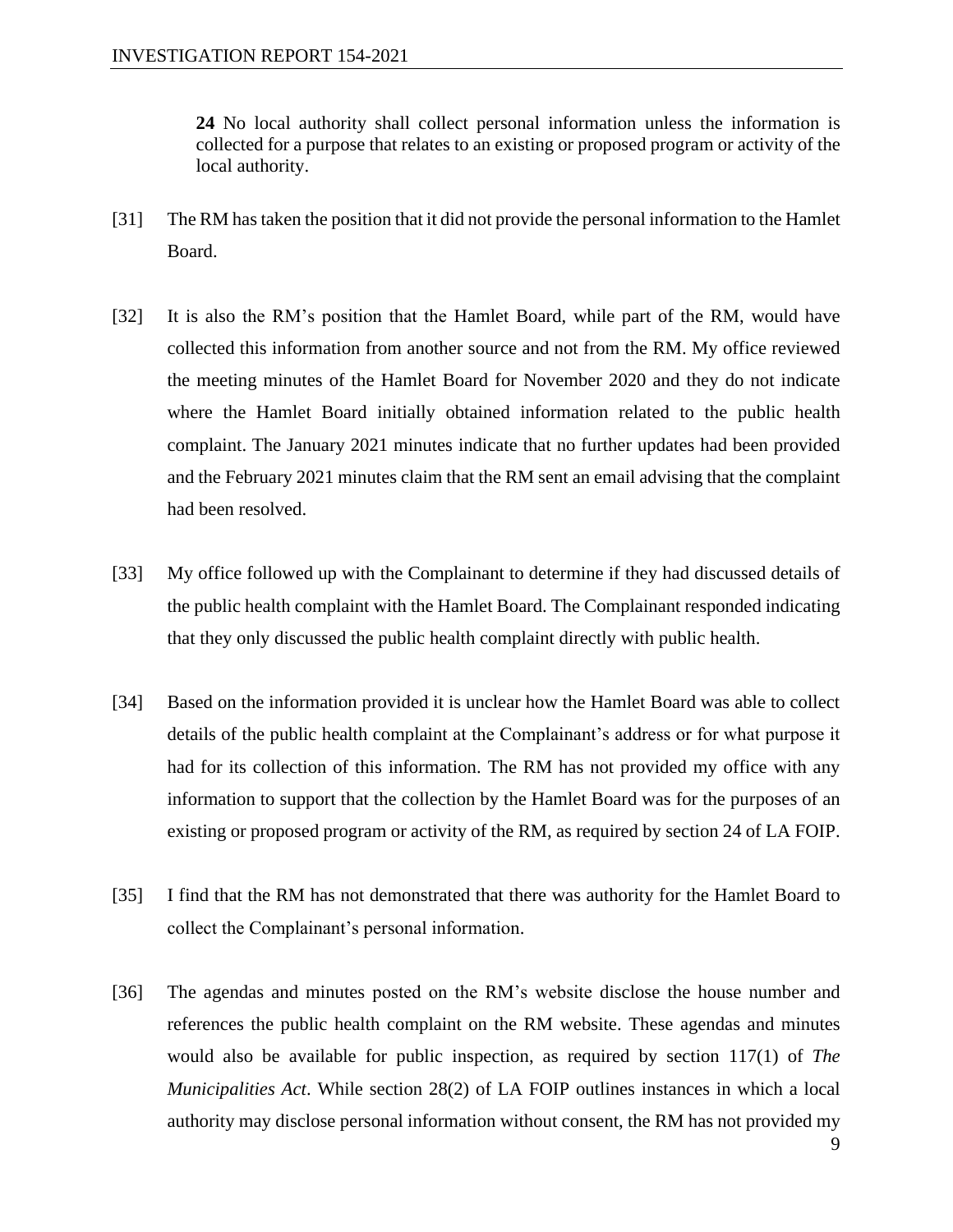office with anything to support its authority to disclose the Complainant's personal information without consent.

- [37] Therefore, I find that the RM has not demonstrated that there was authority for the Hamlet Board to disclose the Complainant's personal information which is recorded in its agendas and minutes available for public inspection and on the RM's website.
- [38] Further, as I have found no authority for the collection and disclosure, a privacy breach has occurred.
- [39] When discussing personal information in meeting minutes, my office has previously discussed four best practice steps, which I have summarized below:
	- If discussing sensitive personal information, the best practice is to provide council members with a redacted version of the personal information, or only the personal information that is necessary for the discussion. The discussion should be closed to the general public or held in camera. After coming out of the closed meeting, pass the motion with basic or no personal information.
	- In meeting minutes, the least amount of personal information should be recorded, although best practice is to record no personal information. For example, the minutes could refer to "an Applicant", "a Complainant", "a Rate payer", "a Tax payer" or could use the initials of the person it is discussing.
	- If personal information is included in minutes, then before posting to its website, the best practice is to redact that personal information.
	- To help the public determine what personal information they provide to a local authority, notice should be provided to the public about how personal information may be included as part of public council or committee agenda meetings, or that it may be published it to its website. Such notice is in accordance with subsection 25(2) of LA FOIP.

[\(Investigation Report 282-2018](https://oipc.sk.ca/assets/lafoip-investigation-282-2018.pdf) at paragraph [42])

[40] In this case, the RM has not demonstrated its authority to collect or disclose the personal information in question, so instead of just masking it in the minutes and agendas, I recommend the RM ensure the Hamlet Board amends the minutes and agendas to remove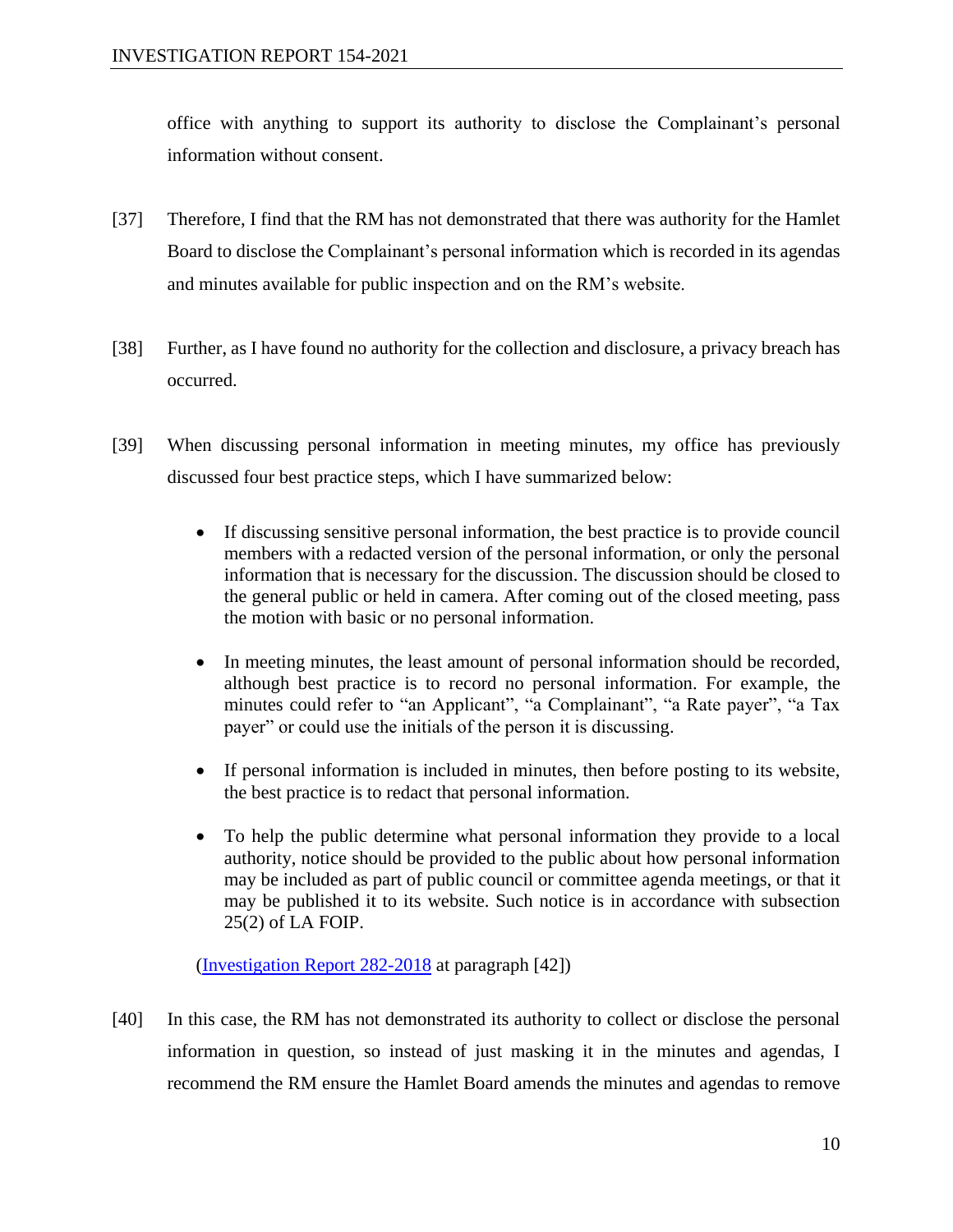the Complainant's personal information from all versions including those available via public inspection and on the RM's website.

[41] Given that I have found that the collection and disclosure of personal information was not authorized by LA FOIP, I wish to highlight for the RM section 23.1 of LA FOIP which provides for the duty of the local authority to protect personal information:

> **23.1** Subject to the regulations, a local authority shall establish policies and procedures to maintain administrative, technical and physical safeguards that:

(a) protect the integrity, accuracy and confidentiality of the personal information in its possession or under its control;

(b) protect against any reasonably anticipated:

(i) threat or hazard to the security or integrity of the personal information in its possession or under its control;

(ii) loss of the personal information in its possession or under its control; or

(iii) unauthorized access to or use, disclosure or modification of the personal information in its possession or under its control; and

- (c) otherwise ensure compliance with this Act by its employees.
- [42] In order to prevent future privacy breaches, the RM is obligated to ensure it has adequate safeguards in place including ensuring necessary training along with written policies and procedures.
- [43] In [Investigation Report 166-2021,](https://oipc.sk.ca/assets/la-foip-investigation_166-2021.pdf) my office recommended the RM develop and implement a number of different policies, including a privacy policy that addresses collection, use, disclosure and safeguarding of personal information, as well as privacy training. The RM advised it would consider developing and implementing the various recommendations. Based on a telephone conversation with the RM it is my understanding that at the time this Investigation Report was issued none of the recommended policies had been developed or implemented. I would like to take this opportunity to reiterate to the RM that a policy for the appropriate management of personal information in compliance with LA FOIP is needed.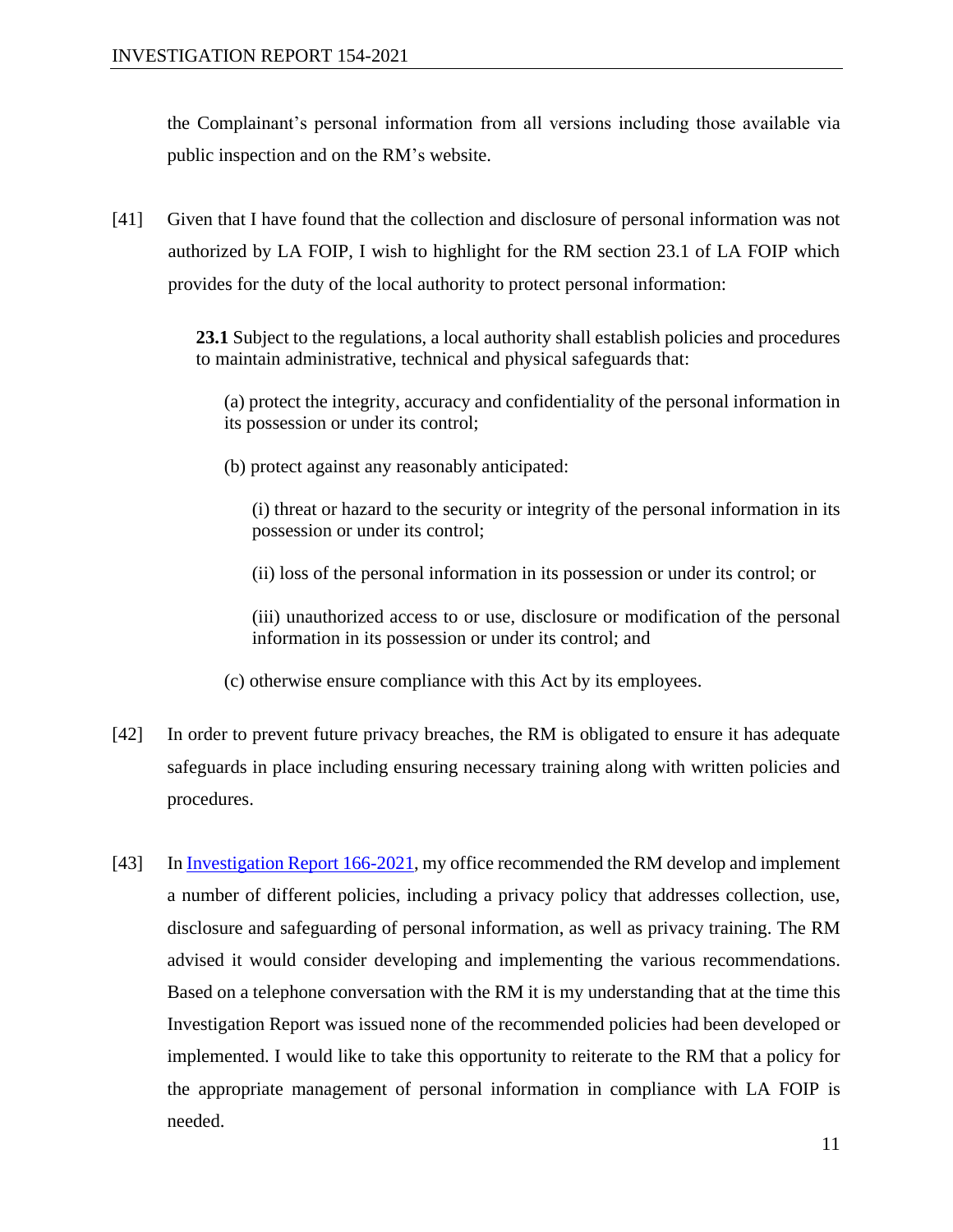- [44] I recommend the RM develop and implement a policy for managing personal information immediately. The policy should ensure that the RM has appropriate authority for the collection, use and disclosure of personal information and has considered the need-to-know and data minimization principles. The policy should also include the best practices I discussed previously, at paragraph 40.
- [45] I recommend the RM implement an annual access and privacy training program for all RM staff, the members of the RM council and the members of its Organized Hamlet boards.

#### **4. Did the RM appropriately respond to the Complainant's privacy breach complaint?**

- [46] When an individual has a concern that their personal information may have been inappropriately collected, used or disclosed by a local authority, they have the right to submit a complaint to the local authority. The local authority should then respond to the individual within a reasonable timeframe. As noted in my office's [Investigation Report](https://oipc.sk.ca/assets/lafoip-investigation-349-2017.pdf)  [349-2017](https://oipc.sk.ca/assets/lafoip-investigation-349-2017.pdf) at paragraph [7], best practice would be to respond to an individual within 30 days of receiving the complaint.
- [47] In this case, the individual submitted a complaint to the RM and after 30 days the Complainant still had not received a response. My office attempted to follow up with the RM to see when the Complainant could expect a response. The RM would not commit to a timeline, so my office proceeded with an investigation. As of the date of the issuance of this report, it is my understanding that the Complainant has still not received a response from the RM regarding their privacy breach complaint.
- [48] In the RM's response to my office, it took the position that a privacy breach had not occurred. If a local authority's determination is no breach occurred, it should still respond to a complainant and explain how it reached its conclusion.
- [49] I find that the RM did not appropriately respond to the Complainant's privacy breach complaint.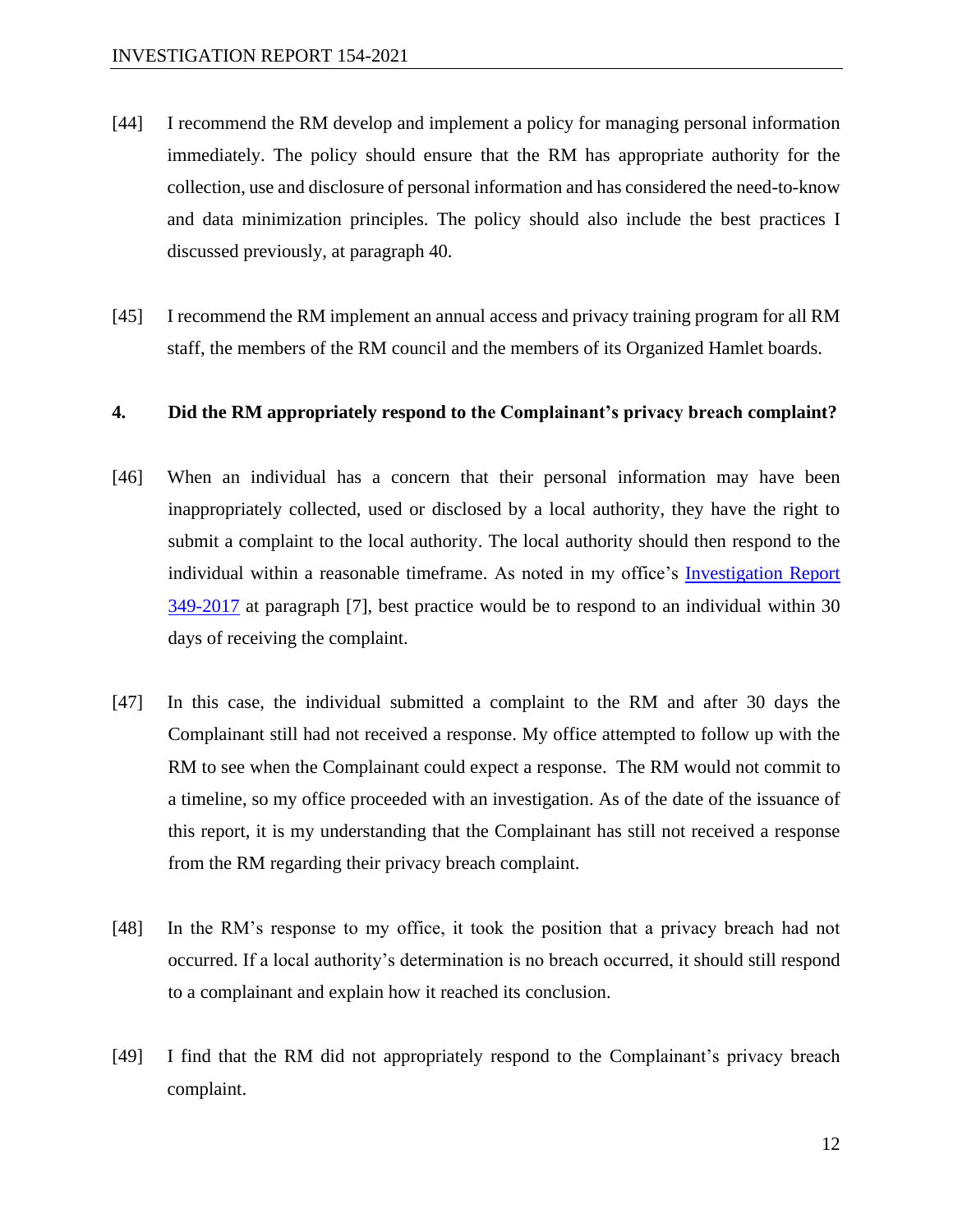[50] Therefore, as previously recommended in my office's [Investigation Report 166-2021,](https://oipc.sk.ca/assets/la-foip-investigation_166-2021.pdf) I recommend the RM develop and implement a policy or procedure for responding to privacy breaches. This should include measures to contain a privacy breach, what parties should be notified of the privacy breach, and the elements to include in notification to affected individuals. As well as steps to take when investigating an alleged privacy breach and consideration of preventative measures. The policy or procedures should also identify who the Privacy Officer is for the RM and direct the RM staff, members of the RM council and members of its Organized Hamlet boards to report privacy breach incidents to the Privacy Officer.

#### **III FINDINGS**

- [51] I find that I have jurisdiction to investigate this matter.
- [52] I find that the Complainant's personal information is involved and that LA FOIP is engaged.
- [53] I find that the RM has not demonstrated that there was authority for the Hamlet board to collect the Complainant's personal information.
- [54] I find that the RM has not demonstrated that there was authority for the Hamlet board to disclose the Complainant's personal information which is recorded in its agendas and minutes available for public inspection and on the RM's website.
- [55] I find that a privacy breach has occurred.
- [56] I find that the RM did not appropriately respond to the Complainant's privacy breach complaint.